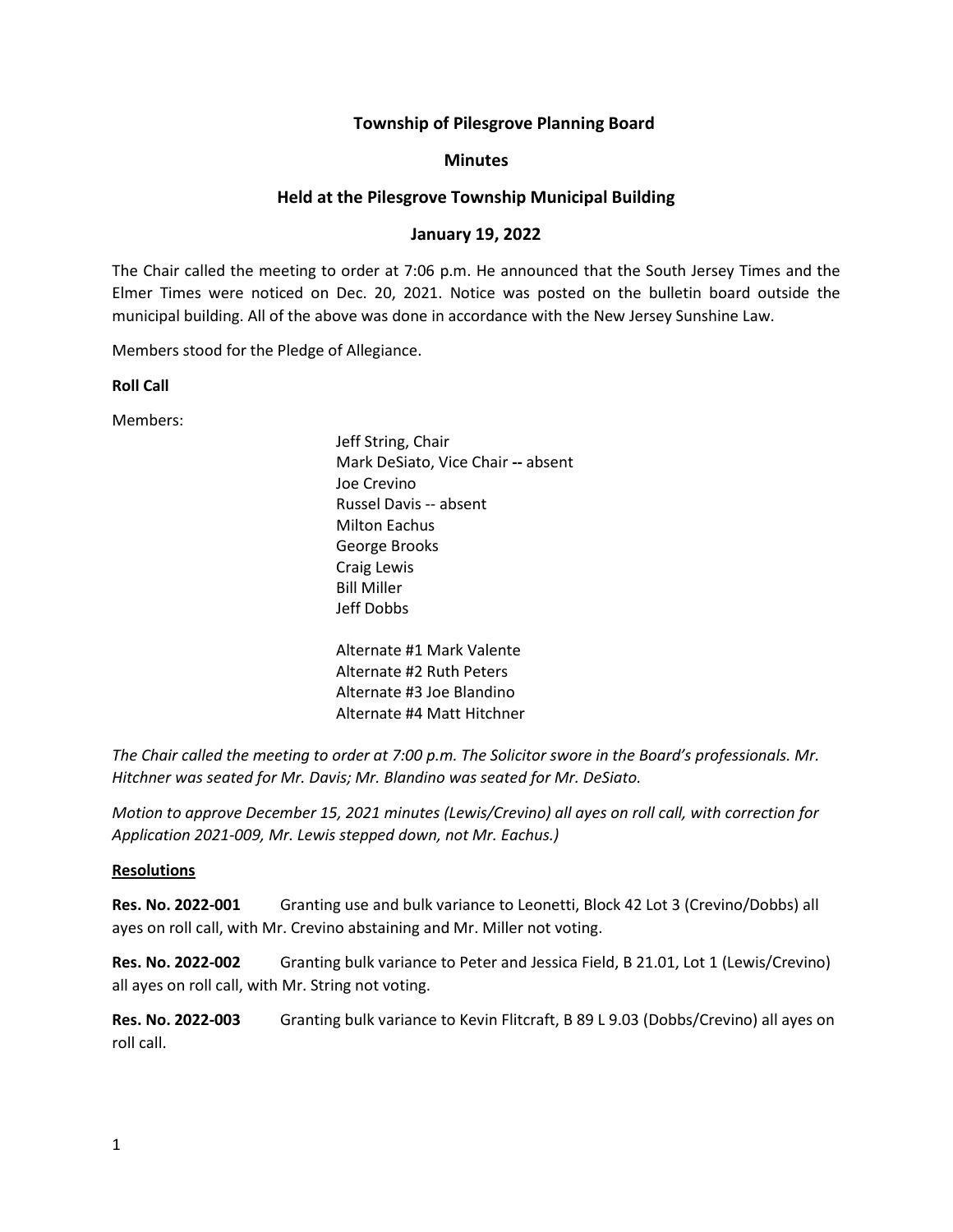**Res. No. 2022-004** Granting GDP approval and preliminary major subdivision approval to NP Pilesgrove Industrial, B 45, Lots 1 and 7 (Dobbs/Crevino) all ayes on roll call with Mr. String not voting, having stepped down.

## **Completeness Hearing**

# **2022-003 Steven Smith,** bulk variance B91 L 10

The Planner described his January 13, 2022 report. He said questions he had on the application were clarified since issuing his report, including location of the pole barn and size of the 1600 sqf shed. Setbacks and height limitations are in conformance. He recommended deeming the application complete.

Motion to deem complete (Crevino/Lewis) all ayes on voice vote.

### **Public Hearing, New and Continued**

### **2021-022 Robinson**, minor subdivision, Block 87 L 7

Mr. Eachus stepped down. Mr. Valente was seated for Mr. Eachus. The solicitor said the Board has the jurisdiction to hear the application.

Mr. Robinson said he owns three existing lots on Commissioner's Pike, with his residence on one of them. His intent is eliminate a lot and merge land into a new lot to make the non-conforming lots into a conforming lot for a future residence.

The Engineer reviewed his letter and highlighted agricultural buffers, setbacks, ROWs, and notation on the plans of wetlands, septic systems and wells. He also discussed design waivers. Mr. Robinson had several questions for clarification on the pool and impervious cover. He will shift the location of the pool to allow for a deck. He requested a waiver of a buffer.

Motion to open to the public (Lewis/Crevino) all ayes on voice vote. No comment. Motion to close (Lewis/Dobbs) all ayes on voice vote.

Motion to approve with waiver of existing conditions and agricultural buffer and adjusting the lot line (Miller/Crevino) all ayes on roll call.

### **Discussion**

The Board discussed application escrows. The Chair reviewed a list from the CFO on applicants needing to replenish their escrow accounts. About half needed to replenish. There was discussion about current escrow requirements. The process was discussed.

The planner discussed the status of the updated application package. The Board Secretary discussed the status of phone communications. The planner said the Board should discuss the code on pole barns and definitions to alleviate variances.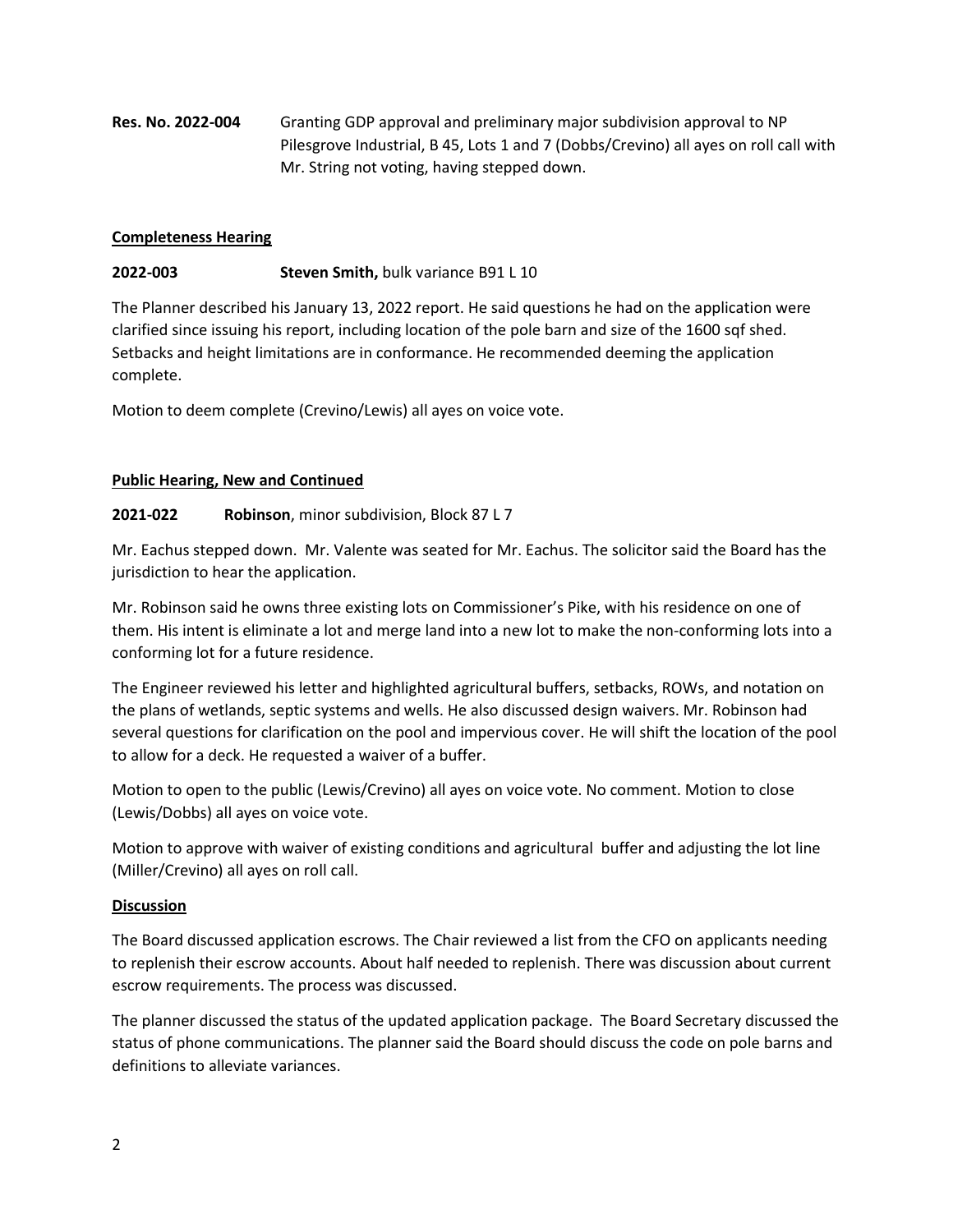## **Vouchers**

The Chair recommended approval.

*Motion to approve vouchers (Lewis/Crevino) all ayes on voice vote.*

*Motion Public (Lewis/Brooks) all ayes on voice vote. No public was present. Motion to close to the public (Lewis/Crevino) all ayes on voice vote*

*Motion to adjourn (Crevino/Brooks) all ayes on roll call.*

Meeting ended

*Minutes submitted by Board Secretary Rita Shade*